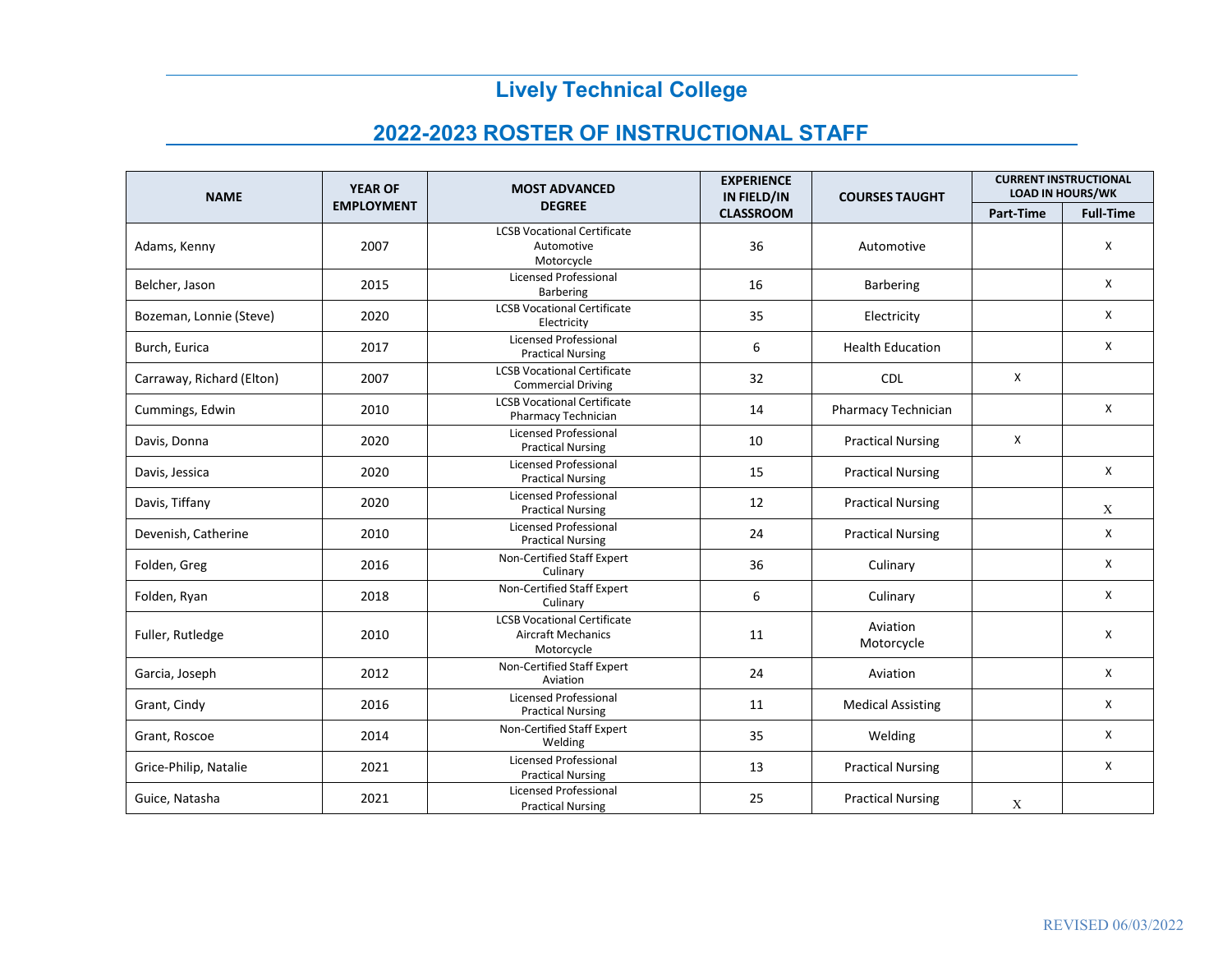|                          | <b>YEAR OF</b>    |                                                                 | <b>EXPERIENCE</b>               |                                | <b>CURRENT INSTRUCTIONAL</b><br><b>LOAD IN HOURS/WK</b> |                    |
|--------------------------|-------------------|-----------------------------------------------------------------|---------------------------------|--------------------------------|---------------------------------------------------------|--------------------|
| <b>NAME</b>              | <b>EMPLOYMENT</b> | <b>MOST ADVANCED</b><br><b>DEGREE</b>                           | IN FIELD/IN<br><b>CLASSROOM</b> | <b>COURSES TAUGHT</b>          | Part-Time                                               | <b>Full-Time</b>   |
|                          |                   | Licensed Professional                                           |                                 |                                |                                                         |                    |
| Haddock, Armando (Vann)  | 1993              | <b>Vocational Certificate</b><br>Cosmetology                    | 28                              | Cosmetology                    |                                                         | Χ                  |
| Hoover, Gregg            | 2001              | <b>LCSB Vocational Automotive Service Technology</b>            | 29                              | Automotive                     |                                                         | X                  |
| Howard, Jane             |                   | <b>LCSB Vocational Certificate Practical Nursing</b>            |                                 |                                |                                                         |                    |
|                          | 2005              | <b>Bachelors Nursing Science</b>                                | 25                              | <b>Practical Nursing</b>       |                                                         | X                  |
|                          |                   | <b>LCSB Vocational Certificate</b><br>Bookkeeping               |                                 |                                |                                                         |                    |
| Huggins, Hazel           |                   | Secretarial                                                     |                                 |                                |                                                         |                    |
|                          | 2018              | Management and Supervisor<br><b>LCSB Vocational Certificate</b> | 6                               | <b>Business Administration</b> |                                                         | Χ                  |
| Jersey, Dennis           |                   | Aircraft                                                        |                                 |                                |                                                         |                    |
|                          | 2002              | Mechanics                                                       | 54                              | Aviation                       |                                                         | Χ                  |
|                          |                   | Bachelors BSBA Management<br>Non-Certified Staff Expert         |                                 |                                |                                                         |                    |
| Johns, Stephen (Stevie)  | 2011              | <b>HVAC</b>                                                     | 31                              | <b>HVAC</b>                    |                                                         | Χ                  |
| Johnson, Darrell         |                   | <b>LCSB Vocational Certificate</b><br>Automotive                |                                 |                                |                                                         |                    |
|                          | 2008              | Non-Certified Staff Expert                                      | 38                              | Diesel                         |                                                         | X                  |
| Johnson, Nicole          | 2019              | <b>Full Specialist</b>                                          | 4                               | Nails & Facials Specialty      |                                                         | X                  |
|                          |                   | Non-Certified Staff Expert                                      |                                 |                                |                                                         |                    |
| Kilpatrick, Jared        | 2017              | Welding                                                         | 9                               | Welding                        |                                                         | X                  |
| Lake, Brenda             |                   | <b>FLDOE Certificate Business Education</b><br>$6 - 12$         |                                 |                                |                                                         |                    |
|                          | 1995              | Bachelors Business Administration; Education                    | 26                              | Web Development                |                                                         | X                  |
|                          |                   | FLDOE Certificate Business Education 6-12;<br>Family adConsumer |                                 |                                |                                                         |                    |
| Mailhot, Patti           | 2001              | Science 6-12                                                    | 27                              | AAAE                           |                                                         | X                  |
|                          |                   | Bachelors Home Economics; Business Education                    |                                 |                                |                                                         |                    |
| Mclendon, Keith          |                   | <b>LCSB Vocational Certificate</b><br>Welding                   | 7                               | Welding                        |                                                         | X                  |
|                          | 2021              | Non-Certified Staff Expert                                      |                                 |                                |                                                         |                    |
| McCurley, David          | 2018              | <b>Building Trades</b>                                          | 32                              | <b>Building Trades</b>         |                                                         | X                  |
| McKenzie, Trevor         |                   | <b>Licensed Professional</b><br><b>Practical Nurse</b>          |                                 |                                |                                                         |                    |
|                          | 2013              | <b>LCSB Vocational Certificate</b>                              | 4                               | <b>Practical Nursing</b>       | Χ                                                       |                    |
| Moore, Keith             | 1998              | Carpentry                                                       | 28                              | <b>Building Trades</b>         |                                                         | X                  |
| Mosley, Augustus (Kelly) | 2019              | Non-Certified Staff Expert<br>Welding                           | 9                               | Welding                        |                                                         | X                  |
|                          |                   | Licensed Professional                                           |                                 |                                |                                                         |                    |
| Oliver, Brandy           | 2019              | <b>Practical Nursing</b>                                        | 13                              | <b>Practical Nursing</b>       |                                                         | $\pmb{\mathsf{X}}$ |
| O'Neal, William (Todd)   |                   | Non-Certified Staff Expert<br>Diesel Mechanics                  |                                 |                                |                                                         |                    |
|                          | 2013              | Non-Certified Staff Expert                                      | 31                              | Diesel                         |                                                         | X                  |
| Palmer, Kenneth          | 2022              | Aviation                                                        | $\mathbf{1}$                    | Aviation                       |                                                         | X                  |
|                          |                   | Licensed Professional                                           |                                 |                                |                                                         |                    |
| Patterson, Morgan        | 2021              | <b>Practical Nurse</b>                                          | 32                              | <b>Practical Nursing</b>       | X                                                       |                    |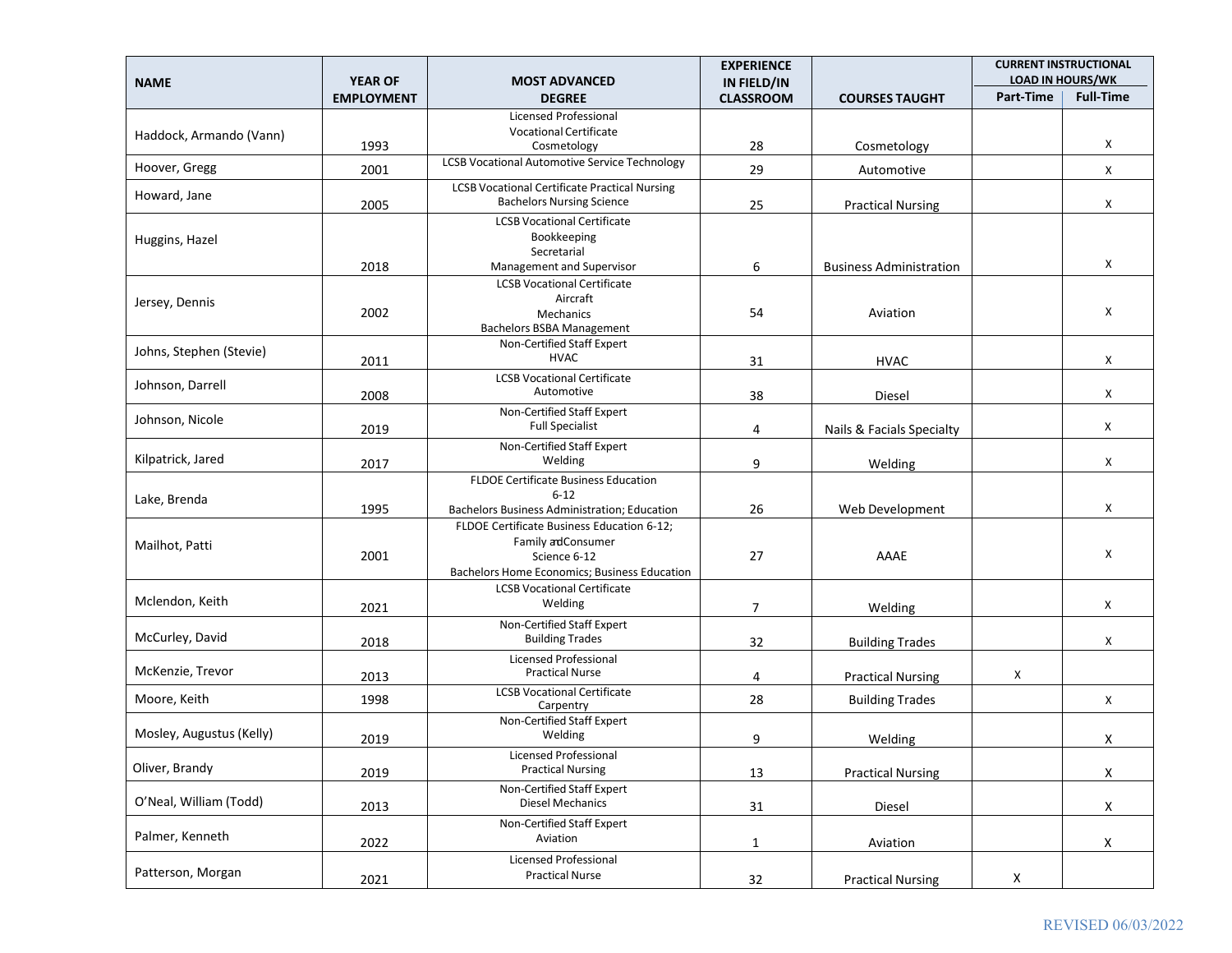| Phillips, Kristy  | 2021 | Non-Certified Staff Expert<br><b>Culinary Arts</b> | 29 | <b>Culinary Arts</b> |  |
|-------------------|------|----------------------------------------------------|----|----------------------|--|
| Powell, Jolanda   | 2006 | Licensed Professional<br>Cosmetology               |    | Cosmetology          |  |
| Roberts, Marshall | 2017 | Non-Certified Staff Expert<br>Welding              |    | Welding              |  |

| <b>NAME</b>               | <b>YEAR OF</b><br><b>EMPLOYMENT</b> | <b>MOST ADVANCED</b><br><b>DEGREE</b>                    | <b>EXPERIENCE</b><br>IN FIELD/IN<br><b>CLASSROOM</b> | <b>COURSES TAUGHT</b>    |   | <b>CURRENT INSTRUCTIONAL</b><br><b>LOAD IN HOURS/WK</b> |
|---------------------------|-------------------------------------|----------------------------------------------------------|------------------------------------------------------|--------------------------|---|---------------------------------------------------------|
| Rutherford, Mahir         | 2016                                | <b>Licensed Professional</b><br>Barbering                | 17                                                   | <b>Barbering</b>         |   | X                                                       |
| Schul, Ira (Daniel)       | 2018                                | <b>LCSB Vocational Certificate</b><br>Welding            | 8                                                    | Welding                  |   | X                                                       |
| Scott, John               | 2013                                | Non-Certified Staff Expert<br>Welding                    | 21                                                   | Welding                  |   | X                                                       |
| Sheffield, Doris (Dodi)   | 2014                                | Non-Certified Staff Expert<br>Resource                   | $\overline{7}$                                       | Resource                 |   | X                                                       |
| Sims, Melford (Mel)       | 2008                                | <b>LCSB Vocational Certificate Welding</b>               | 23                                                   | Welding                  |   | X                                                       |
| Stallings, Connie         | 2022                                | <b>Licensed Professional</b><br><b>Health Education</b>  | 18                                                   | <b>Health Education</b>  |   | X                                                       |
| Taylor, Gary              | 2020                                | Non-Certified Staff Expert<br>Aviation                   | 6                                                    | Aviation                 |   | X                                                       |
| Taylor, James             | 2019                                | Non-Certified Staff Expert<br><b>HVAC</b>                | 24                                                   | <b>HVAC</b>              | X |                                                         |
| Terrell, Altoral          | 2015                                | Non-Certified Staff Expert<br>Welding                    | 18                                                   | Welding                  |   | X                                                       |
| Terrell, Lena             | 2015                                | <b>Licensed Professional</b><br><b>RN</b>                | 15                                                   | Patient Care Technician  |   | X                                                       |
| Thomas, Kevin (Levi)      | 2022                                | Non-Certified Staff Expert<br>Welding                    | $\mathbf{1}$                                         | Welding                  |   | X                                                       |
| Trim, Darien              | 2016                                | Non-Certified Staff Expert<br><b>HVAC</b>                | 31                                                   | <b>HVAC</b>              |   | X                                                       |
| Usherwood, William        | 2018                                | Non-Certified Staff Expert<br>Automotive                 | 26                                                   | Automotive               |   | X                                                       |
| Walter, Elise             | 2022                                | <b>Licensed Professional</b><br>Cosmetology              |                                                      | Cosmetology              | X |                                                         |
| Webster, Beverly          | 2021                                | <b>Licensed Professional</b><br><b>Practical Nursing</b> | 20                                                   | <b>Health Education</b>  |   | Χ                                                       |
| Williams, Fredrick (Dale) | 2006                                | <b>LCSB Vocational Certificate</b><br>Motorcycle         | 21                                                   | Motorcycle               | X |                                                         |
| Williams, Jessica         | 2018                                | <b>Licensed Professional</b><br><b>Practical Nurse</b>   | 4                                                    | <b>Practical Nursing</b> | X |                                                         |